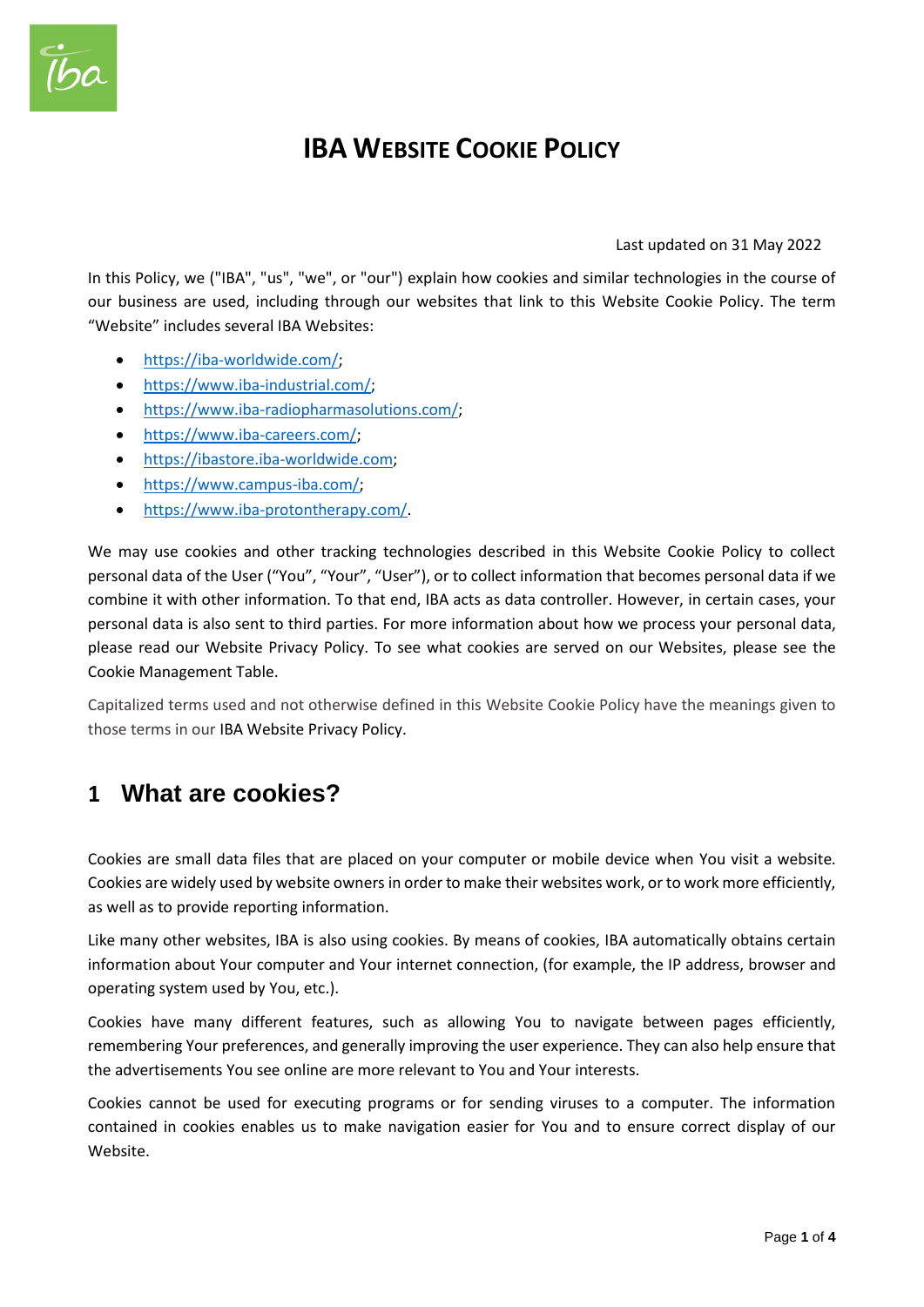

The data obtained by us in this way will never be disclosed to any third parties nor combined with any personal data without your consent.

A cookie can be classified by its lifespan, the domain to which it belongs and purpose. By lifespan, a cookie is either a:

- Session Cookie which is erased when the user closes the browser,
- Persistent Cookie which remains on your computer/device for a pre-defined period of time.

As for the domain to which it belongs, there are either:

- Cookies set by the website owner (in this case, IBA,) called "first party cookies";
- Cookies set by parties other than the website owner, called "third party cookies". Third party cookies enable third party features or functionality to be provided on or through the Website (for example, advertising, interactive content and analytics). The parties that set these third-party cookies can recognize Your computer both when it visits the Website and also when it visits certain other websites.

According to their functions, cookies can be:

- Necessary cookies cookies that allow the technical operation of the Website and its features;
- Performance and functionality cookies cookies that collect data about the performance of the Website and how You use our Website. These cookies allow us to improve how the Website works;
- Analytics cookies cookies that allow the Website to remember choices You make (such as Your language) and provide enhanced or customized features.

#### **2 Why do we use cookies?**

IBA Websites use cookies to distinguish You from other users of our Website. This helps us to provide You with a good experience when You browse the IBA Website and also allows us to improve our site. We will ask for Your permission (consent) to set cookies or other similar technologies on Your device, except where these are essential for the operation of our Website. Concerning the latter, we process Your data based on our legitimate interest. Regardless of the specificities of the services, IBA does not use any fully automated processing for decision-making.

#### **3 How can I control cookies?**

You have the right to decide whether to accept or reject cookies.

You can view the IBA Website also without cookies. Web browsers are set by default to accept only the necessary cookies. You may accept or disable the use of cookies at any time by clicking on the "Manage cookies" button in the footer of the Website. You can also control cookies by changing your browser's settings. Please refer to the help section of web browser to learn how to change these settings. You should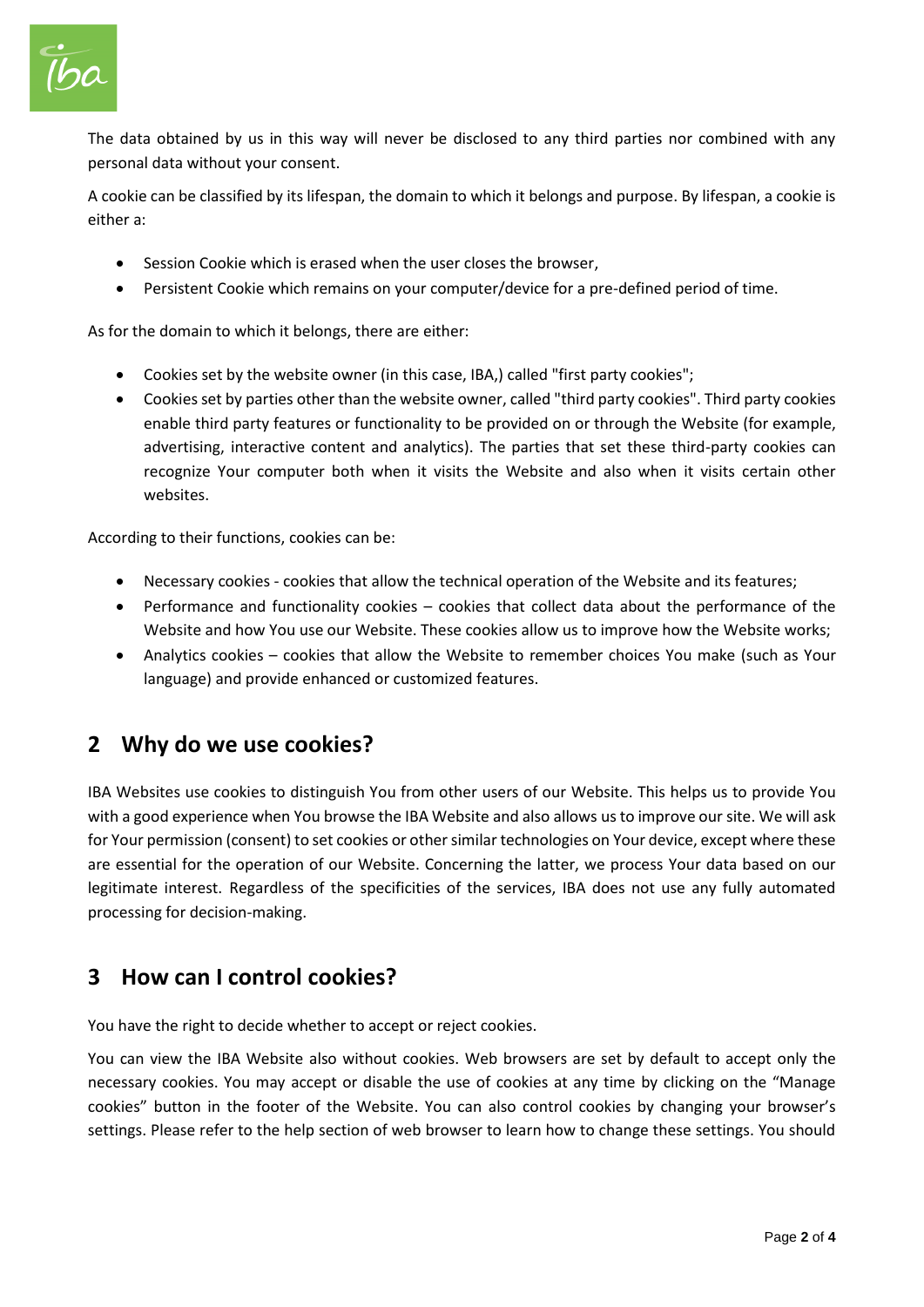

be aware, though, that certain functions of Website may no longer work once You have blocked the use of cookies.

Useful information about the technical aspects of cookies can be found [here.](http://www.allaboutcookies.org/)

In addition, most advertising networks offer You a way to opt out of targeted advertising. If you would like to find out more information, please click [here](http://www.aboutads.info/choices/) o[r here.](http://www.youronlinechoices.com/)

If you have disabled one or more cookies, we can always use information collected by these cookies before the deactivation. However, we cease to collect information via the opted-out cookies.

#### **4 Data retention**

There is a difference between Session Cookies and Permanent Cookies. Session Cookies only exist until You close Your browser. Permanent Cookies have a longer lifespan and are not automatically deleted once You close Your browser.

#### **5 What about other tracking technologies, like web beacons?**

Cookies are not the only way to recognize or track visitors to a website. We may use other, similar technologies from time to time, like web beacons (sometimes called "tracking pixels" or "clear gifs"). These are tiny graphics files that contain a unique identifier that enable us to recognize when You have visited our Website or opened an email that we have sent You. This allows us, for example, to monitor Your traffic patterns from one page within our Websites to another, to deliver or communicate with cookies, to understand whether You have come to our Websites from an online advertisement displayed on a third-party website, to improve site performance, and to measure the success of email marketing campaigns. In many instances, these technologies are reliant on cookies to function properly, and so declining cookies will impair their functioning.

### **6 What about targeted advertising?**

Third parties may serve cookies on Your computer or mobile device to serve advertising through our Website. These companies may use information about Your visits to this Website and other websites in order to provide relevant advertisements about goods and services that You may be interested in. They may also employ technology that is used to measure the effectiveness of advertisements. This can be accomplished by them using cookies or web beacons to collect information about Your visits to this and other sites in order to provide relevant advertisements about goods and services of potential interest to You. The information collected through this process does not enable us or them to identify Your name, contact details or other personally identifying details unless You choose to provide these.